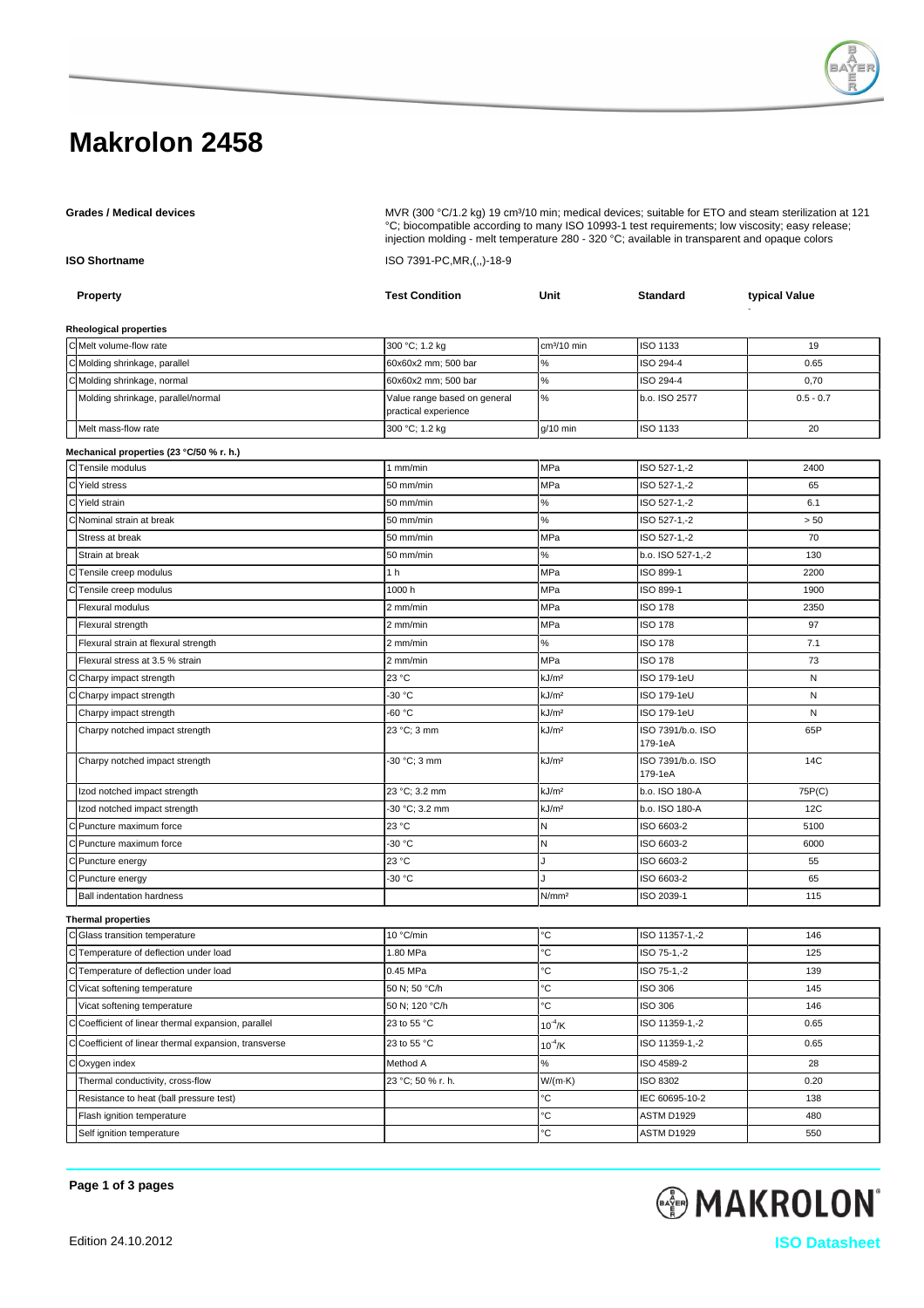

# **Makrolon 2458**

| Property                                               | <b>Test Condition</b> | Unit              | <b>Standard</b> | typical Value |
|--------------------------------------------------------|-----------------------|-------------------|-----------------|---------------|
| Electrical properties (23 °C/50 % r. h.)               |                       |                   |                 |               |
| CRelative permittivity                                 | 100 Hz                |                   | IEC 60250       | 3.1           |
| C Relative permittivity                                | 1 MHz                 |                   | IEC 60250       | 3.0           |
| C Dissipation factor                                   | 100 Hz                | $10^{-4}$         | IEC 60250       | 5.0           |
| C Dissipation factor                                   | 1 MHz                 | $10^{-4}$         | IEC 60250       | 90            |
| C Volume resistivity                                   |                       | Ohm-m             | IEC 60093       | 1E14          |
| C Surface resistivity                                  |                       | Ohm               | IEC 60093       | 1E16          |
| CElectrical strength                                   | 1 <sub>mm</sub>       | kV/mm             | IEC 60243-1     | 34            |
| C Comparative tracking index CTI                       | Solution A            | Rating            | IEC 60112       | 250           |
| Other properties (23 °C)                               |                       |                   |                 |               |
| C Water absorption (saturation value)                  | Water at 23 °C        | $\%$              | ISO 62          | 0.30          |
| C Water absorption (equilibrium value)                 | 23 °C: 50 % r. h.     | $\%$              | ISO 62          | 0.12          |
| C Density                                              |                       | kq/m <sup>3</sup> | ISO 1183-1      | 1200          |
| <b>Bulk density</b>                                    | Pellets               | kg/m <sup>3</sup> | <b>ISO 60</b>   | 660           |
| <b>Material specific properties</b>                    |                       |                   |                 |               |
| Refractive index                                       | Procedure A           |                   | ISO 489         | 1.586         |
| Haze for transparent materials                         | $3 \text{ mm}$        | $\%$              | ISO 14782       | ${}_{0.8}$    |
| Luminous transmittance (clear transparent materials)   | 1 <sub>mm</sub>       | $\%$              | ISO 13468-2     | 89            |
| C Luminous transmittance (clear transparent materials) | $2 \text{ mm}$        | $\%$              | ISO 13468-2     | 89            |
| Luminous transmittance (clear transparent materials)   | $3 \text{ mm}$        | $\%$              | ISO 13468-2     | 88            |
| Luminous transmittance (clear transparent materials)   | 4 mm                  | $\%$              | ISO 13468-2     | 87            |
| Processing conditions for test specimens               |                       |                   |                 |               |
| C Injection molding-Melt temperature                   |                       | °C                | <b>ISO 294</b>  | 280           |
| C Injection molding-Mold temperature                   |                       | Ĉ                 | <b>ISO 294</b>  | 80            |
| C Injection molding-Injection velocity                 |                       | mm/s              | <b>ISO 294</b>  | 200           |

**C** These property characteristics are taken from the CAMPUS plastics data bank and are based on the international catalogue of basic data for plastics according to ISO 10350.

Impact properties:  $N =$  non-break,  $P =$  partial break,  $C =$  complete break

**MAKROLON** Edition 24.10.2012 **ISO Datasheet**